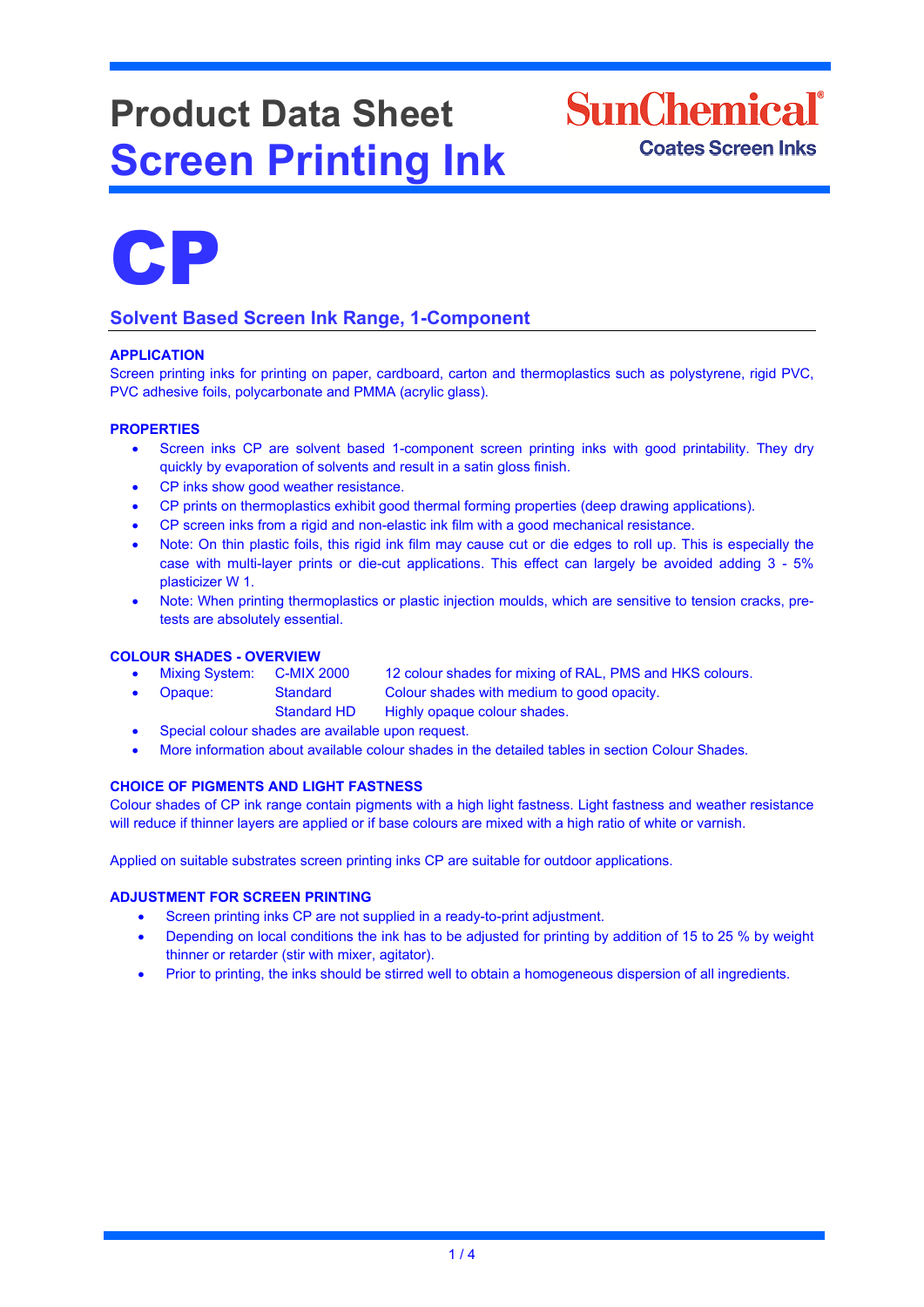#### **THINNERS / RETARDERS**

|                  | $\blacksquare$ = Preferred | $O =$ Suitable                                                          |
|------------------|----------------------------|-------------------------------------------------------------------------|
|                  | <b>VZ 40</b><br>$\circ$    | Very slow retarder                                                      |
|                  | $VZ$ 30<br>$\circ$         | Very slow retarder                                                      |
|                  | <b>VZ 25</b>               | <b>Medium retarder</b>                                                  |
|                  | $O$ $VZ$ 20                | <b>Medium</b> retarder                                                  |
| <b>Retarder:</b> | $\blacksquare$ VZ 10       | <b>Quick retarder</b>                                                   |
|                  | <b>XVH</b><br>$\circ$      | Very mild thinner, low solving power                                    |
|                  | <b>VD 60</b>               | <b>Standard thinner (mild odour)</b>                                    |
|                  | ■ CPV                      | <b>Standard thinner</b>                                                 |
|                  | <b>CXV</b>                 | For printing on polystyrene (PS)                                        |
| Thinner:         | O VD 20                    | Very quick thinner, good solving power                                  |
|                  |                            | For adjustment of screen inks CP, the following products are available: |

Depending on printing conditions, the products listed above can be mixed into the inks individually or as mixtures. Please note that depending on evaporation rate of the thinner/retarder used drying times may be longer.

Thinner/retarder should be mixed into the ink thoroughly using a mixer or agitator. In addition, inks should be stirred well prior to each processing to obtain a homogeneous dispersion of all ingredients.

# **ADDITIONAL AUXILIARY AGENTS**

| <b>Application</b>    | <b>Product</b>            | <b>Addition in % by weight Additional Information</b> |                                 |
|-----------------------|---------------------------|-------------------------------------------------------|---------------------------------|
| <b>Retarder paste</b> | VP/K                      | Max. 10%                                              | Possibly slightly reduced gloss |
|                       | LAB-N 111420/VP Max. 10%  |                                                       | Gloss slightly reduced          |
| Increase viscosity    | Thickening powder Max. 3% |                                                       | Stir with mixer                 |
| <b>Matting</b>        | <b>Matting powder</b>     | Max. 5%                                               | Stir with mixer                 |
| Flow agent            | VM <sub>2</sub>           | $0.3 - 0.5\%$                                         | Do not overdose!                |
| <b>Plasticizer</b>    | W <sub>1</sub>            | $3 - 5\%$                                             | Longer drying time              |
| Anti floating agent   | LAB-N 561248              | $1 - 1.5%$                                            | Stir with mixer                 |

#### **OVERPRINTING**

Generally, it is not necessary to overprint CP inks with varnish. However, overprinting to increase chemical resistances is possible with the following solvent based special varnishes:

- CP/E50: 1-component, Standard varnish of C-MIX colour range
- CP 70/33: 1-component, Increase of alcohol and petrol resistance
- CP 70/31: 1-component, Pre-print varnish for rub off inks
- Note: Pre-tests to determine suitability are essential!

# **BRONZE COLOURS, MIXING OF BRONZE INKS**

Bronze colours may be available upon request.

Printers can mix bronzes themselves using bronze pastes B 75, B 76, B 77 and B 79 as well as bronze powder B 78-POWDER. For examples of colour shades please refer to our Bronze Colour Card.

These "B" bronze pastes and "B" bronze powder are mixed with bronze binder CP/B or varnish CP/E50 prior to processing. Mixing ratios in parts by weight:

| Mixing ratios in parts by weight: |     |                |            |  |
|-----------------------------------|-----|----------------|------------|--|
| Gold bronze paste/powder          | to. | CP/B or CP/E50 | $= 1:3-4$  |  |
| Silver bronze paste               | to. | CP/B or CP/E50 | $= 1: 4-6$ |  |

Bronzes B 75 to B 79 are prone to oxidation (exception B 78-POWDER). Therefore, they should be overprinted, e.g. with CP/E50. B-bronzes are not recommended for long-term outdoor applications.

B 78-POWDER does not tend to oxidation. The pale copper shade will not darken with time. Colour of inks mixed with B 78-POWDER is similar to colour 78/AB as shown on our "bronze colour card".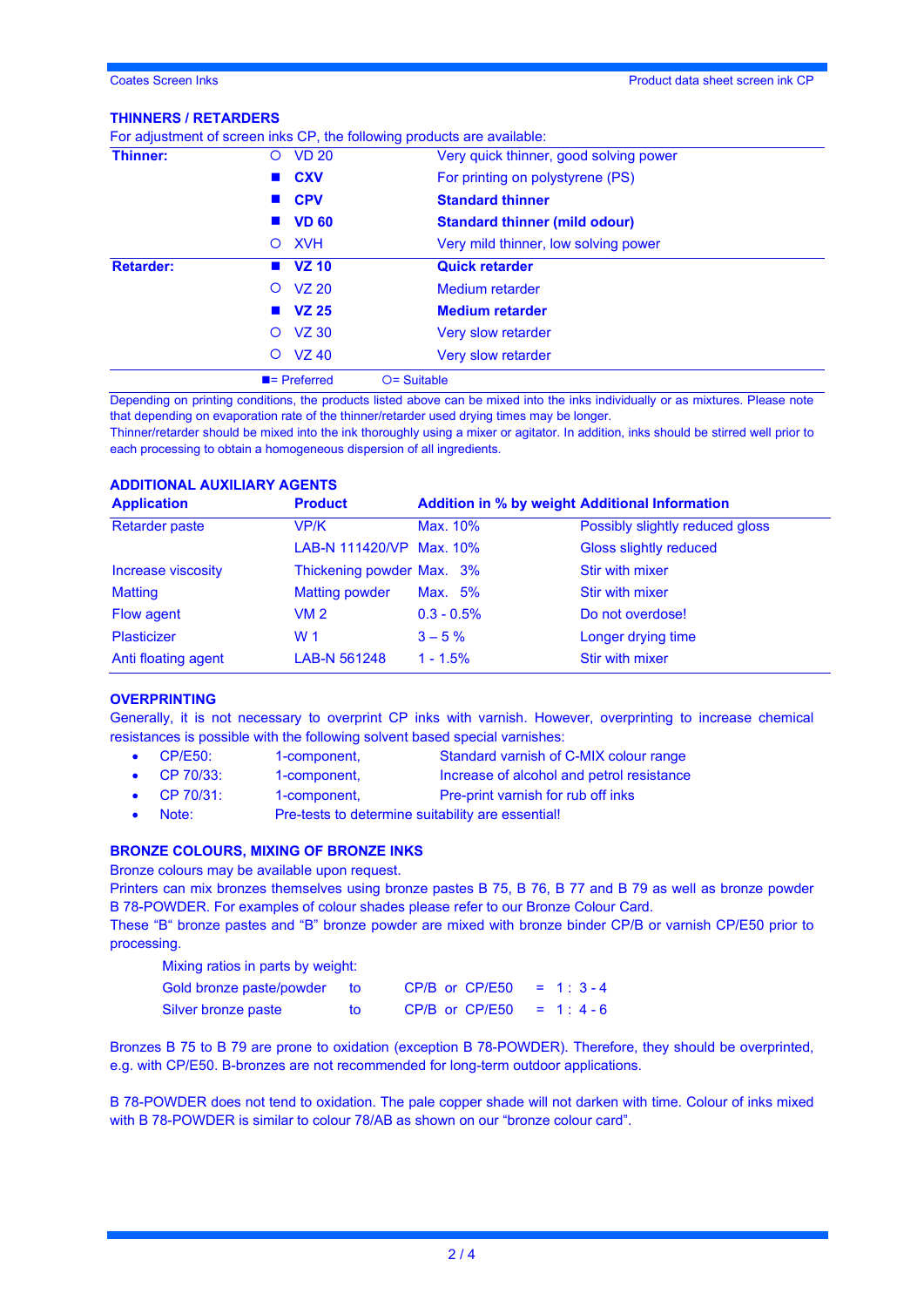Note: When overprinting bronze colours with varnish or other colour shades, it is essential to carry out pre-tests to check intermediate adhesion of the ink layers (fingernail test, tape test). Possibly mixing ratio needs to be changed to a higher varnish ratio (between 10 – 30%).

### **DRYING**

CP screen printing inks dry physically, i.e. by evaporation of solvents.

Drying times below are only approximate as drying properties depend on various factors:

- Type and amount of thinners/retarders used.
- Thickness of printed ink layer; number of overprinted ink layers.
- Rack drying or tunnel dryer.
- Temperature, air supply, speed of air stream.
- Type of substrate/material printed.

Depending on local conditions, drying time in a drying frame (rack) is approx. 10 - 15 minutes at room temperature (20°C). Drying time using an efficient tunnel dryer (e.g. 2 hot air and 1 cold air section) is about 20 - 60 seconds at a temperature of 50°C.

Note: Addition of retarders may result in much longer drying times!

#### **SCREEN FABRIC / STENCILS**

CP inks have been formulated for printing with fabrics ranging from 77 to 140 threads/cm. Suitability for printing with coarser or finer fabrics should be determined by corresponding pre-trials.

All copy emulsions and capillary films suitable for solvent based screen inks can be used, such as our program of SunCoat or Murakami products.

#### **CLEANING**

Stencils and tools can be cleaned with our universal cleaning agents URS or URS 3.

#### **PACK SIZE**

Screen printing inks CP are delivered in 1 litre containers. Other pack sizes are available upon request.

#### **SHELF LIFE**

In closed original containers, CP inks generally have a shelf life of 5 years from date of production. For exact date of expiry, please refer to the label.

#### **SAFETY DATA SHEETS**

Read safety data sheet prior to processing Safety data sheets comply with Regulation (EC) No. 1907/2006 (REACH), Appendix II.

#### **CLASSIFICATION AND LABELLING**

Hazard classification and labelling comply with Regulation (EC) No. 1272/2008 (CLP/GHS).

#### **CONFORMITY**

Coates Screen Inks GmbH does not use any of the substances or mixtures for the production of printing inks, which are banned according to the EUPIA (European Association of the Printing Inks Industry) exclusion policy. Screen printing inks range CP C-MIX 2000 colour shades, standard shades, highly opaque standard colours (HD), process colours, silver, fluorescent colours and transparent colours comply with the requirements of toy standard "EN 71-3:2019 Safety of toys – Migration of certain elements (category III: scraped off material). Further compliance confirmations are available upon request.

# **ADDITIONAL INFORMATION ABOUT OUR PRODUCTS**

| Product data sheets: | <b>Auxiliary Agents for Screen Printing HM</b>                                                 |
|----------------------|------------------------------------------------------------------------------------------------|
| <b>Brochures:</b>    | <b>Solvent Based Screen Printing Inks</b>                                                      |
| Internet:            | Various technical articles are available for download on www.coates.de.<br>section "SN-Online" |

#### **FOR COLOUR RANGES, PLEASE REFER TO NEXT PAGE.**